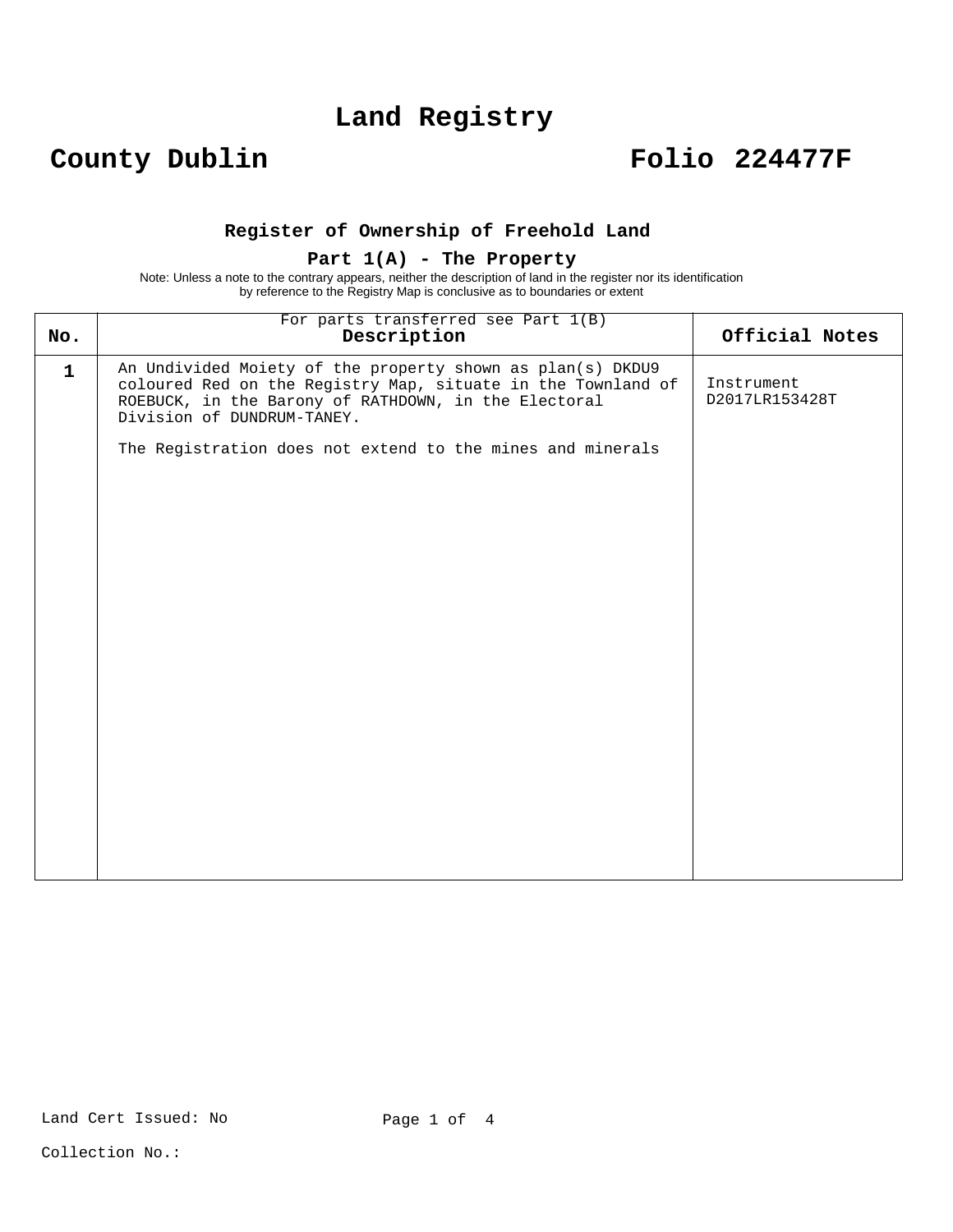# **County Dublin Folio 224477F**

| $ {\tt No.} $ ${\tt Prop} $<br>No: | Instrument: | Date: | Area(Hectares): | Plan: | Folio No: |
|------------------------------------|-------------|-------|-----------------|-------|-----------|
|                                    |             |       |                 |       |           |
|                                    |             |       |                 |       |           |
|                                    |             |       |                 |       |           |
|                                    |             |       |                 |       |           |
|                                    |             |       |                 |       |           |
|                                    |             |       |                 |       |           |
|                                    |             |       |                 |       |           |
|                                    |             |       |                 |       |           |
|                                    |             |       |                 |       |           |
|                                    |             |       |                 |       |           |
|                                    |             |       |                 |       |           |
|                                    |             |       |                 |       |           |
|                                    |             |       |                 |       |           |
|                                    |             |       |                 |       |           |

## **Part 1(B) - Property Parts Transferred**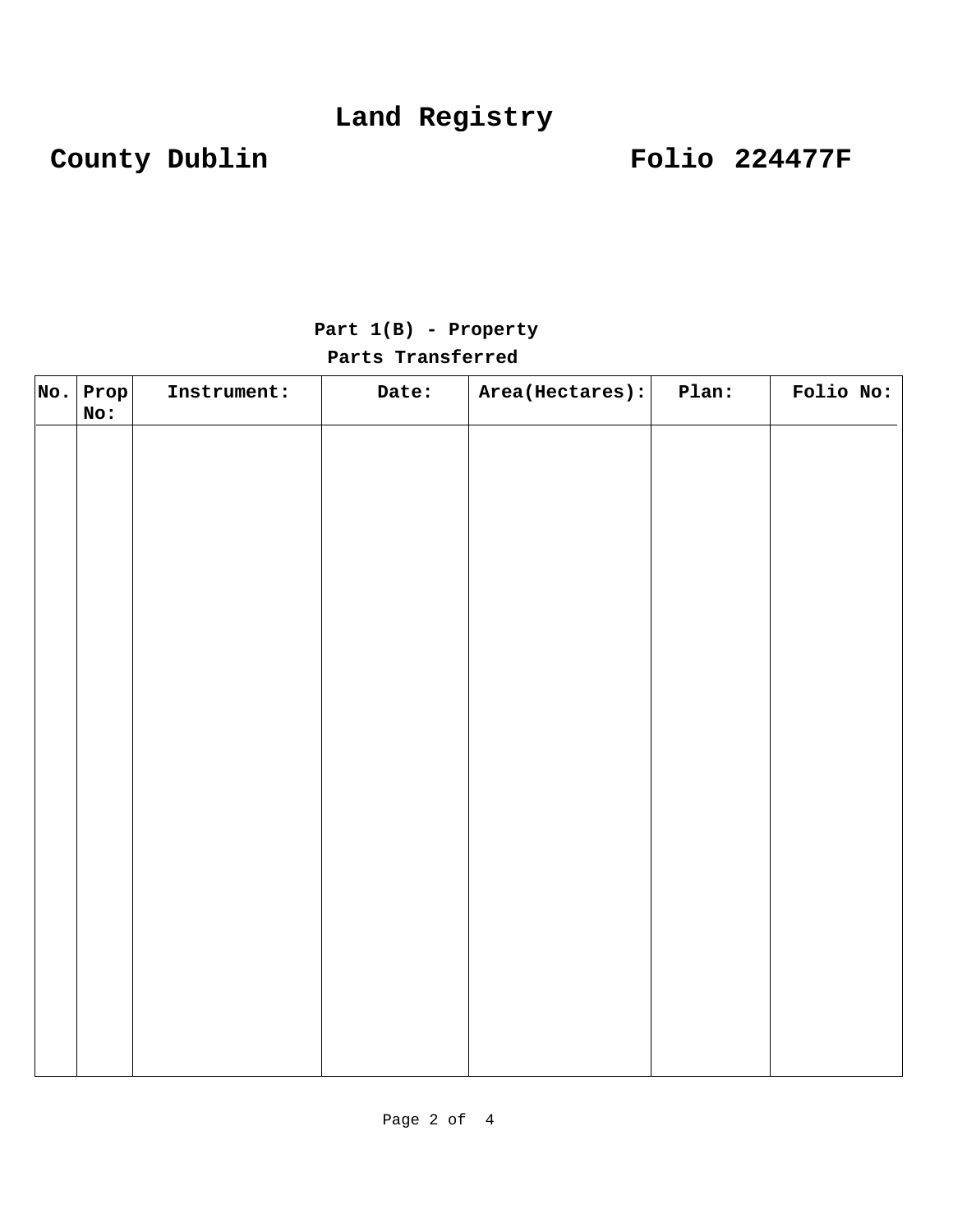# **County Dublin Folio 224477F**

## **Part 2 - Ownership**

**Title ABSOLUTE** 

| No.          | The devolution of the property is subject to the provisions of Part<br>II of the Succession Act, 1965 |                                                                                                                                                                                                                                   |  |  |  |
|--------------|-------------------------------------------------------------------------------------------------------|-----------------------------------------------------------------------------------------------------------------------------------------------------------------------------------------------------------------------------------|--|--|--|
| $\mathbf 1$  | $11 - 1$ $11 - 2018$<br>D2017LB153428T                                                                | JENNIFER COYLE of 39 Hampton Park, Booterstown, County Dublin                                                                                                                                                                     |  |  |  |
|              |                                                                                                       | Cancelled<br>D2018LR116313G<br>14-AUG-2018                                                                                                                                                                                        |  |  |  |
| $\mathbf{2}$ | $14 - \text{AUG} - 2018$<br>D2018LR116313G                                                            | KILLINEY ESTATES LIMITED (C.R.O. REFERENCE NO. 29339) of The<br>Herbert Building, The Park, Carrickmines, Dublin 18 is full<br>owner as tenant-in-common of 1 undivided $1/2$ share(s).                                           |  |  |  |
| 3            | $14 - \text{A}$ IIG $-2018$<br>D2018LR116313G                                                         | BRENNANSTOWN PROPERTY CONSULTANCY SERVICES LIMITED (C.R.O.<br>REFERENCE NO. 436849) of Cuana Bui, Brennanstown Vale,<br>Brennanstown Road, Dublin 18 D18W8W7 is full owner as tenant-<br>in-common of 1 undivided $1/2$ share(s). |  |  |  |